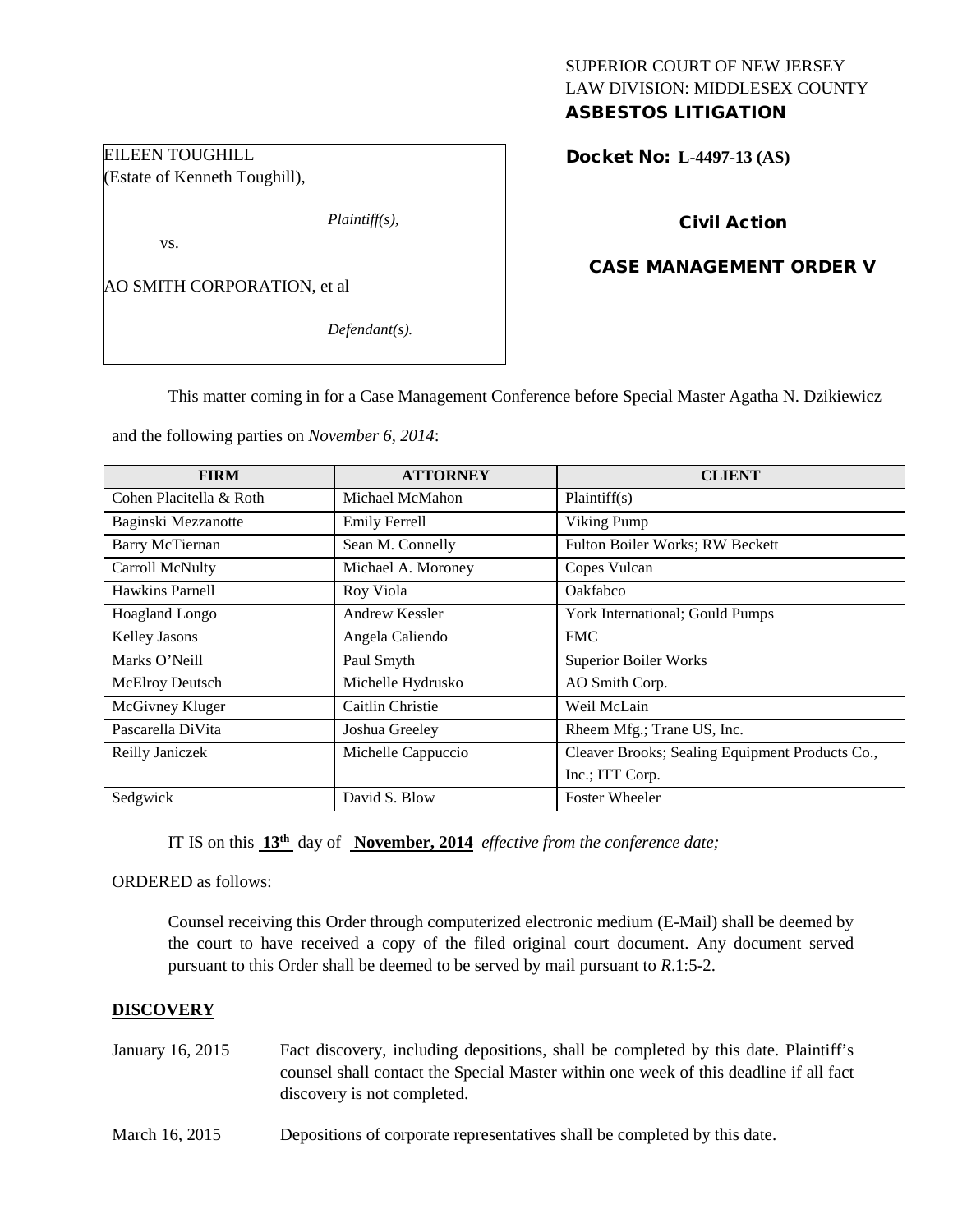### **EARLY SETTLEMENT**

- March 20, 2015 Settlement demands shall be served on all counsel and the Special Master by this date.
- March 31, 2015 The settlement conference previously scheduled on this date is **CANCELLED**.

#### **SUMMARY JUDGMENT MOTION PRACTICE**

- May 1, 2015 Summary judgment motions shall be filed no later than this date.
- May 29, 2015 Last return date for summary judgment motions.

#### **MEDICAL DEFENSE**

| January 30, 2015 | Plaintiff shall serve medical expert reports by this date.                                               |
|------------------|----------------------------------------------------------------------------------------------------------|
| January 30, 2015 | Plaintiff is to arrange for the transfer of pathology specimens and x-rays, if any, by<br>this date.     |
| June 30, 2015    | Defendants shall identify its medical experts and serve medical expert reports, if<br>any, by this date. |

### **LIABILITY EXPERT REPORTS**

- April 20, 2015 Plaintiff shall identify its liability experts and serve liability expert reports or a certified expert statement by this date or waive any opportunity to rely on liability expert testimony.
- June 30, 2015 Defendants shall identify its liability experts and serve liability expert reports, if any, by this date or waive any opportunity to rely on liability expert testimony.

#### **ECONOMIST EXPERT REPORTS**

- April 20, 2015 Plaintiff shall identify its expert economists and serve expert economist report(s), if any, by this date or waive any opportunity to rely on economic expert testimony.
- June 30, 2015 Defendants shall identify its expert economists and serve expert economist report(s), if any, by this date or waive any opportunity to rely on economic expert testimony.

#### **EXPERT DEPOSITIONS**

July 17, 2015 Expert depositions shall be completed by this date. To the extent that plaintiff and defendant generic experts have been deposed before, the parties seeking that deposition in this case must file an application before the Special Master and demonstrate the necessity for that deposition. To the extent possible, documents requested in a deposition notice directed to an expert shall be produced three days in advance of the expert deposition. The expert shall not be required to produce documents that are readily accessible in the public domain.

\_\_\_\_\_\_\_\_\_\_\_\_\_\_\_\_\_\_\_\_\_\_\_\_\_\_\_\_\_\_\_\_\_\_\_\_\_\_\_\_\_\_\_\_\_\_\_\_\_\_\_\_\_\_\_\_\_\_\_\_\_\_\_\_\_\_\_\_\_\_\_\_\_\_\_\_\_\_\_\_\_\_\_\_\_\_\_\_\_\_\_\_\_\_\_\_\_\_\_\_\_\_\_\_\_\_\_\_\_\_